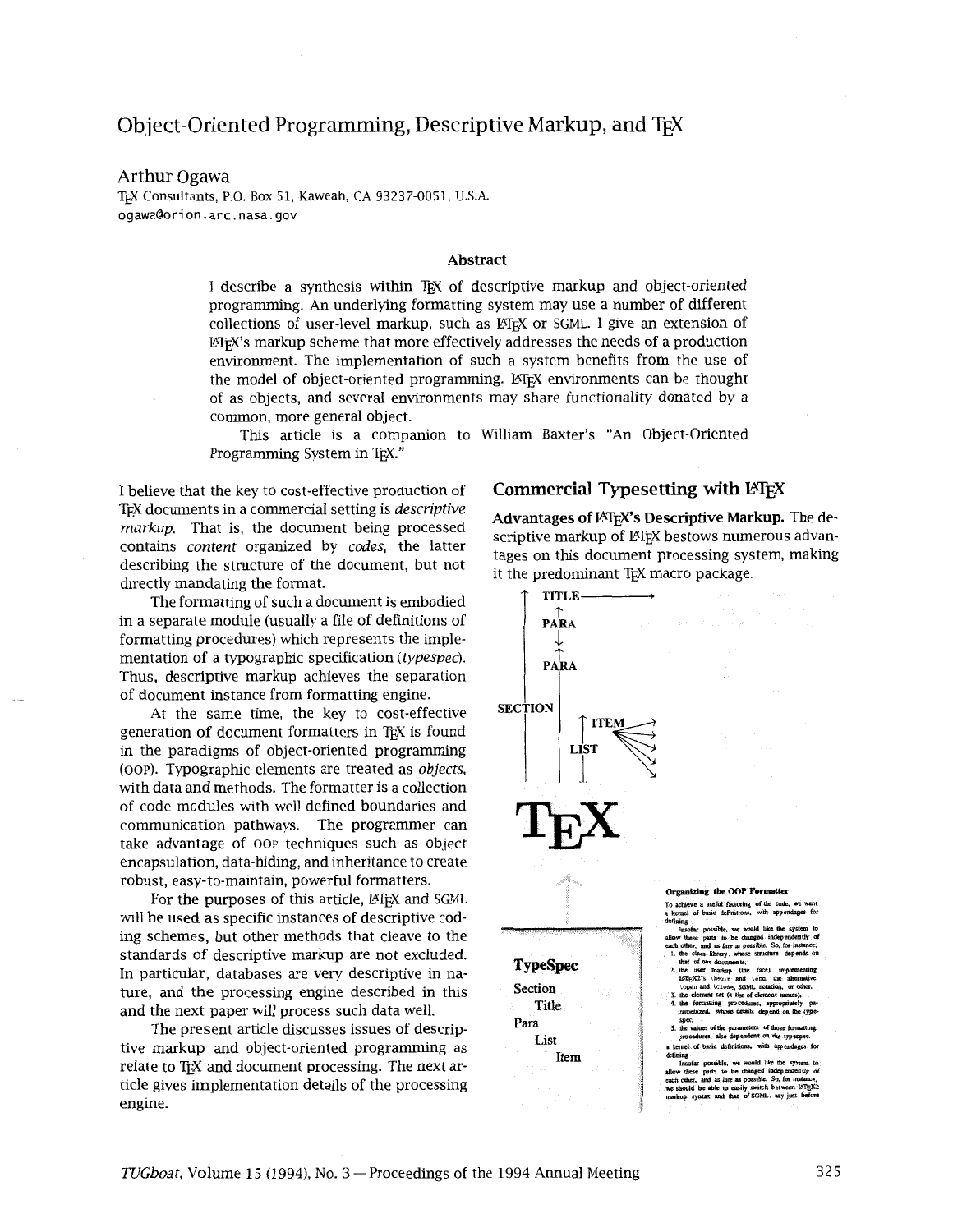**Simple Syntax.** *LATEX's* environments and com- for such a use). mands provide a simple system of user-level Software exists to help generate a valid LATEX markup; there are only the *environments* (with document; the emacs LeT<sub>E</sub>X mode and TCI's Scientific content) and the *commands* (with argument). Word are two such. But neither can assert (as

ficient richness to accommodate many of the struc- markup errors. tures required for a typical book. Modest extensions enable one to code fairly technical books.

**Context-sensitive formatting.** An enumerated list may contain yet another list: the latter is formatted differently than when it appears at the topmost level. The same environment can be used in numerous contexts, so there are fewer markup codes for the author or typesetter to remember.

**Authoring versus formatting.** Even though using the same set of markup codes as the author, the typesetter may employ a different set of formatting procedures, allowing the author to concentrate on content and structure while leaving the typesetter to deal with the thorny production problems (e.g., float placement, line- and pagebreaks).

Limitations of LATEX's Markup. Despite the aforementioned advantages, LATEX has a number of problems.

**Inconsistencies.** Some of LATEX's codes introduce syntax beyond the environment and command mentioned above, e.g., the **\verb** command.

Architecture. **LATEX's** moving arguments and *fragile commands* consititute annoying pitfalls. That the **\verb** command must not appear within the argument of another command has bitten numerous unwary users.

**Debasement with procedural markup.** When an author inevitably conceives of new markup elements, he or she will commonly be disinclined to simply define new environments to go with them. Instead the author is likely to introduce them in the document instance itself with explicit formatting codes.

many ET<sub>EX</sub> commands and environments have a (SGML) parser can verify the validity of the markup<br>variant (\*-form) or an ontional argument (within of a document, and because SGML markup is purely variant (\*-form) or an optional argument (within brackets []), not all do, and those that do not are descriptive (to first order), it supplies an effective unable to parse a \* or optional argument if one does "front-end" to a T<sub>R</sub>X-based formatter. A number of unable to parse a \* or optional argument if one does ''front-end" to a TEX-based formatter. **A** number of appear in the document. This increases  $\mathbb{Z}$ EX's syn-commercial systems have implemented this idea. At tactic complexity Furthermore, the existing scheme the same time, SGML is not prey to  $\mathbb{Z}$ EX's limitations. tactic complexity. Furthermore, the existing scheme is inadequate to accommodate much demand for **a pocuments in Classes.** In an SGML system, a docoptions, because any one command may have at **a** investment performance belongs to a class defined by a options, because any one command may have at ument instance belongs to a class defined by a<br>most one \*-form and one optional argument.

**USEE-Interface Software.** Using IEX to code the concretes of the markup scheme, the name of a document is problematic because only IEX can each *element* or tag (in 14TEX: environment) its atvalidate the document-and TEX does not perform *tributes* (modifiers) and their allowable values, and

**Completeness.** LATEX's public styles are of suf- an SGML validator can) that the document has no

**Limitations of** LATEX **Styles.** Separating core processing functionality from design-speclfic formatting procedures is embodied in LATEX's style (.sty) files. It is a useful idea, allowing the considerable investment in LATEX's kernel to be amortized over a large body of documents, but it has limitations.

**Excessive skill requirements for style writers.**  Because LATEX exposes TEX's programming language within the style files, only someone skilled in programming TEX can create the style file for a new document typespec. Less daunting is the task of customizing an existing style, but this remains out of the reach of professional designers as a class. This situation stands in sharp contrast to commercial applications such as Frame Maker, which possess what I call a *designer interface.* 

**Designer-interface software.** Some progress has been made to supply software that will generate the code of a LATEX style, notably TCI's Scientific Word. One can think of a fill-in-the-blank approach that allows one to specify the values of dmensions that parametrize a typespec. But there is currently no method of extending an existing body of styles to accommodate new formatting procedures and parametrizations.

**Incomplete Implementation.** Much work remains to be done in separating style-specific code from kernel code: LATEX2's core definitions as they now stand make numerous decisions about document structure and formatting metrics.

# **Commercial Typesetting with SGML**

**The awkward optional argument.** Even though <sup>Because</sup> a Standard Generalized Markup Language<br>W KGEX commands, and environments have a (SGML) parser can verify the validity of the markup

t one \*-form and one optional argument.<br>**Document Type Definition** (DTD), which specifies User-interface software. Using T<sub>E</sub>X to code the concretes of the markup scheme, the name of each *element*, or tag (in LATEX: environment), its *at*well as a document validator (nor was it intended the element's content model. The latter specifies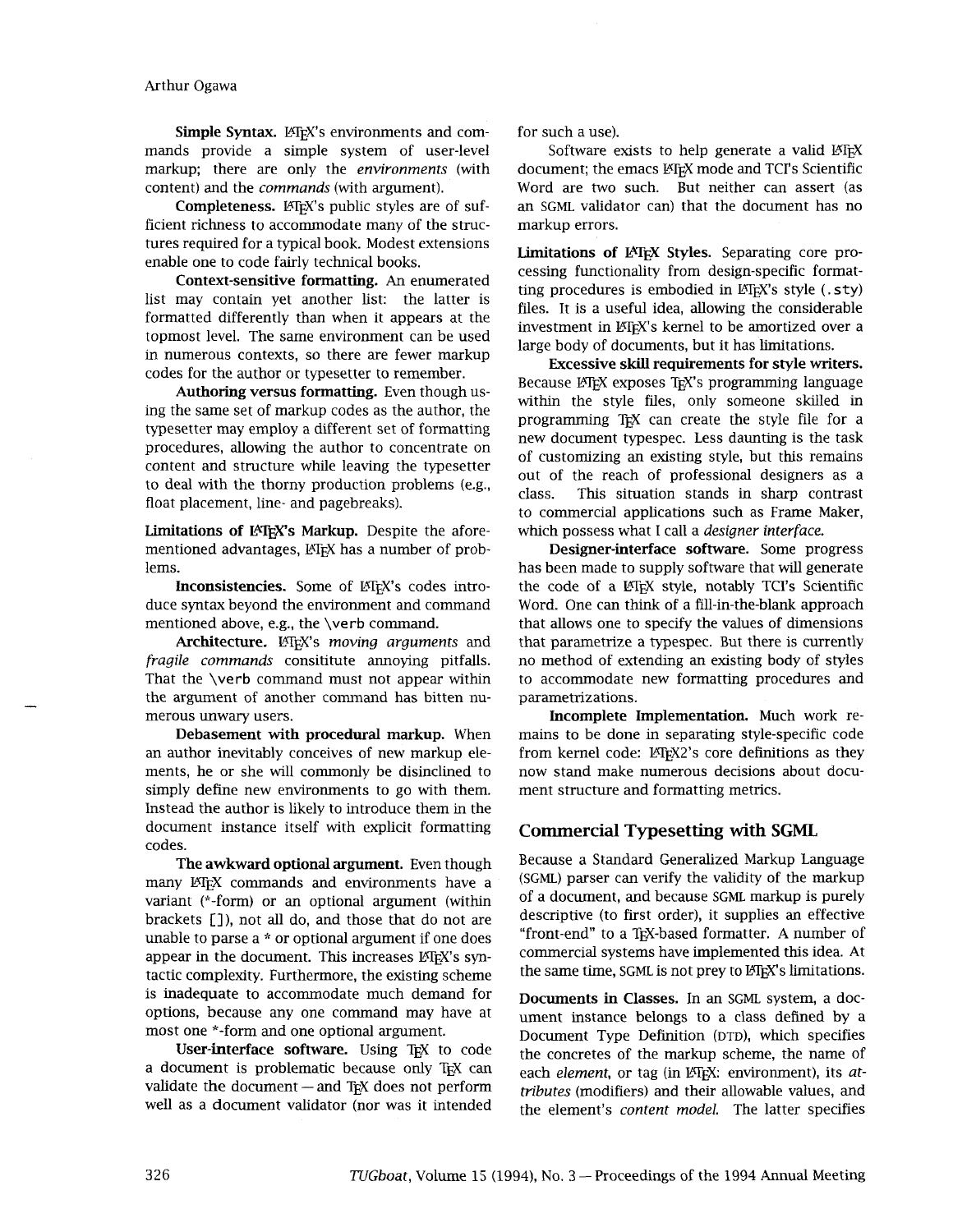what elements may or must appear within a given **Face-Independent Procedures**  element, and what order they must appear in. For example, **Separating Markup from Formatting Procedures.** 

```
<!ATTLIST theorem 
 kind (theorem | 1 emma | corol 1 ary) #IMPLIED
```
defmes the "theorem" element and specifies that it has to be given a key called "id" (like IATEX's \label command) and may carry an attribute, "kind", whose value, if specified, must be either "theorem", "lemma", or "corollary". Its content must have an element called "title", followed by any number of paragraphs. The DTD is thus the basis for SGML document validation.

**Elements with attributes.** SGML has just one syntax **\prime{)**  for its descriptive markup, namely the element. An element instance may specify the values of its attributes, or may accept a default; this allows the value to be determined effectively by the formatter, or by inheritance from some containing element (discussed in more detail below). A typical instance of an SGML element in a document might be:

```
itheorem ID="oopsl" ki nd=Coroll ary> 
 <ti tl e>OOPS, A Theorem</ti tl e> 
(content of the theorem) 
 </theorem>
```
Note that in.SGML we really may not give the title as an attribute, because an SGML attribute can not, for instance, contain math. The practice is rather to put the text of the title in an element of its own.

**General and consistent markup.** The advantages of such a meager syntax cannot be overstated. An author may generate a relatively complex document with a fairly small set of markup. At the same time, SGML application software may assist in selecting and inserting the codes, thereby removing the onus of verbose markup.

**The document as database.** It is a common school of thought to treat an SGML document instance as rather a collection of structured data than a traditional book or article. This emphasizes the desirability of descriptive markup and the undesirability of procedural markup. Such a document can be published on numerous different media (paper, CD-ROM) **and** forms (demand publishing, custom publishing). The value of a document coded this way cannot be overstated.

**<!ELEMENT theorem** - - A core processor is somethmg that wdl serve equally well as a formatter for SGML, *ET<sub>E</sub>X2*, *ET<sub>E</sub>X3* and beyond. It must, in fact, be able to parse user **ID #REQUIRED #THE FIRE FIRE THEOREM**<br> **id ID #REQUIRED**<br> **ID #REQUIRED ID #THE FIRE TO WE** what we call a *face*. At the same time, its style files must not at all determine the input syntax.

> Here, I describe the span of user markup that must be parsed. Each one of these markup schemes constitutes a different face of the core processor.

> **Bestowing Attributes on FIFX Environments.** An extension to the IAT<sub>F</sub>X2 syntax which provides flexible SGML-like attributes is:

```
\begin{theorem
\number{Z .1} 
 \label {oopsl} 
 ŀ
 (content of the theorem) 
 \end{theorem}
```
This notation is such that current IATFX2 markup simply coincides with default values for all attributes.

**SGML Markup.** I gave an example of an SGML element instance above. What corresponds to a LATEX sectioning command might appear as:

**<section ID="sgmlmarkup">** 

```
<title>&SGML; Markup Syntax</title> 
<ti tle-short>&SCML; Markup</ti tle-short> 
<title-contents>&SGML; Markup</title-contents> 
(content of the section) 
</section>
```
Here, the elements **<title-short>** and **<titlecontents>** would be optional and would specify a short title for the running head and table of contents respectively. The syntax &SGML; is that of a text **entity,** an SGML shorthand. Interestingly enough, in a TEX-based processor for SGML markup, it suffices for the two characters < and & to have catcode active (13), with all others as letter (11) or other (12).

**Markup for a Successor to L<sup>AT</sup>EX2.** For LATEX3 we propose the markup scheme:

```
\open\theorem{ 
 \number{Z.l) 
 \prime{} 
 \label {oopsl} 
 3 
\open\ti tl e OOPS, A Theorem\cl ose\ti tl e
(content of the section) 
\cl ose\theorem
```
The options appear in a brace-delimited argument,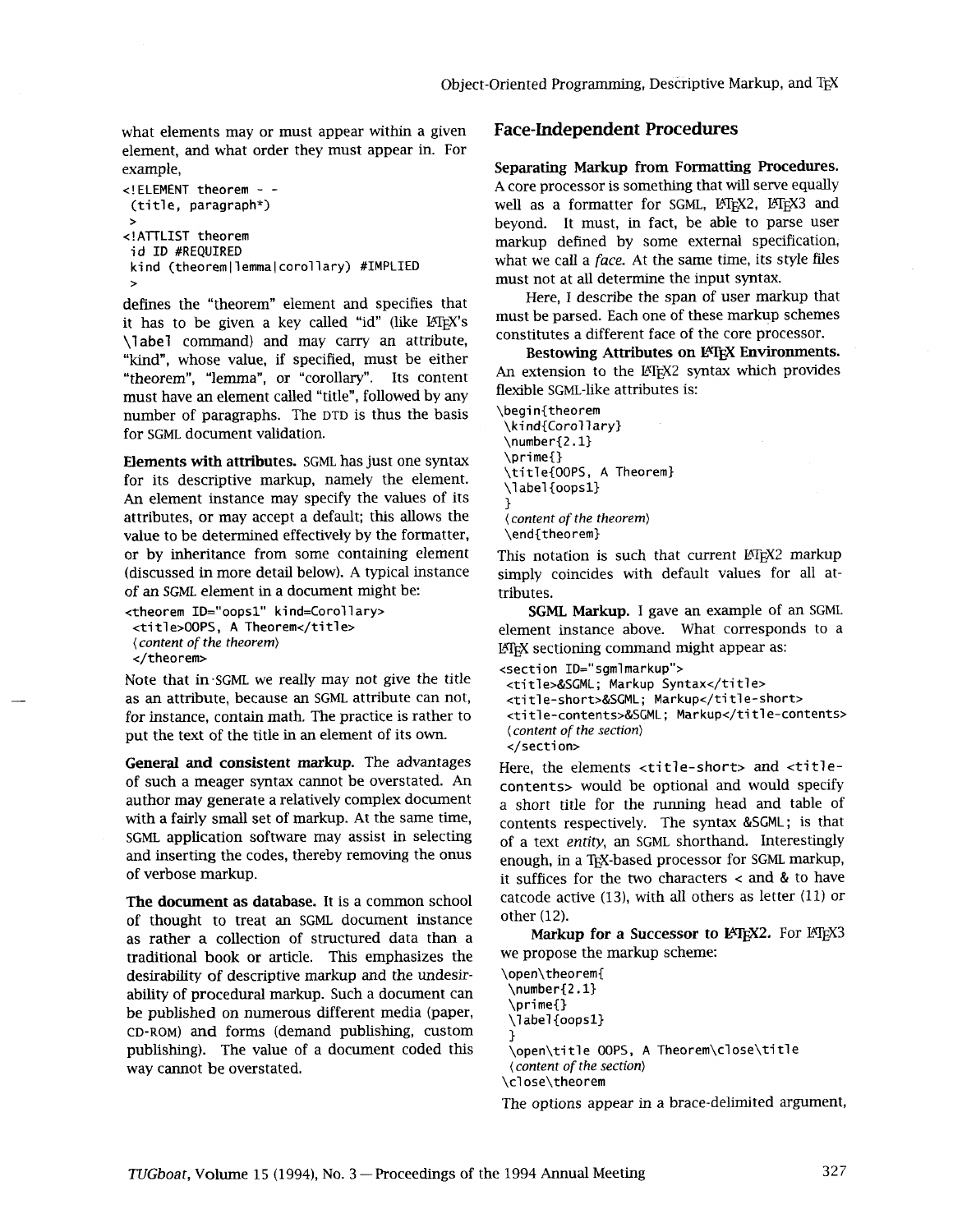while the command name is simply a token. This **Object-Oriented Programming Basics.** syntax replaces  $\text{KTr}X2$ 's environments and com- **Data and procedures are encapsulated into** mands alike. **objects.** To paraphrase a famous formula:

Note here that the implementation of the **\ti tl e** element could in principle parse its entire content into a T<sub>F</sub>X macro parameter using the tokens \close\title as a delimiter. The same observation also applies to SGML syntax (with  $\lt$ /title> as the delimiter), but not to LATEX2's syntax, where the end of the environment contains the brace characters. This observation was evidently not lost on the creators of  $A_{\mathcal{M}}S$ -T<sub>E</sub>X, who tend to close out their elements with a control sequence name, like **\endti t1 e.** 

**The Defining Word.** A system that is able to encompass the above markup syntax may be readily extended to other syntax. More important, though, is that all commands defined by such a system share a single, consistent syntax. LATEX2 would possess this attribute if all environments were defined by means of **\newenvi ronment;** anyone who has looked inside LATEX's core macro file or its style files knows otherwise, though.

The **\newenvironment** command of LATEX's style files is an instance of what we may call a *defining word,* to borrow a phrase from FORTH. We shall see later the relationship between defining words and the OOP concept of class creation.

**Benefits in production.** As the next talk will also emphasize, the mere existence of a convenient syntax for element attributes bears importantly on production needs. The need is so longstanding that the TEX Users Group-supplied macros for authoring papers submitted to this conference have a syntax for introducing multiple options, and LATEX users from time immemorial have resorted to their own techniques, e.g.,

**{\ma1** 1 **\begi n{verbatim} Your text On these lines**  \end{verbatim} f,

to reduce the typesize of an environment.

## **Object-Oriented Programming and T<sub>E</sub>X**

In a rather happy conjunction of requirements and resources, we are now in a position to employ the 20-year old technology of Object-Oriented Programming (OOP) to advance the 16-year old TEX. Here, I introduce certain oop concepts and show their relationship with the current work.

## $Fields + Methods = Object$

That is, an object is a self-contained computing entity with its own data and procedures. For instance, we can have a object called "enumerated list", one of whose attributes tells whether it is an arabic, roman, or lettered list. Other instances of enumerated list have their own value for this attribute, determined by the context of the object, or specified in the instance.

**The object is an instance of its class.** A class abstracts an object. In the above example of enumerated list, all enumerated list objects are molded on the same form, the enumerated list class. When the formatter encounters an enumerated list within the document, it creates an instance of the class (say, object number *5):* 

## $\exists$  list5  $\Leftarrow$  enumerated list

We can look upon a document as a collection of elements, each being an instance of the related class. The paragraph you are reading falls within a section within a section within a section of an article. Three section objects exist simultaneously, yet distinctly. Each of these sections has a title, as a section must. The title of a section is an attribute which is always defined upon its appearance within a document; there is no (non-trivial) default value determined by the class.

**An object's fields are private.** Encapsulation refers to the practice of disallowing other objects from directly altering a class's fields; instead, objects pass each other messages. An object may alter one of its own fields in response to another object's message. In a numbered list, for example, the counter is "owned" by the list itself, not by the list item; when the latter is instantiated, it sends a message to the list object to increment the counter.

**A derived class inherits from its base class.**  In what is possibly the most powerful paradigm of OOP, a new class of objects can be created (derived) from an existing (base) class by the addition of new fields and methods. The new, or child, class inherits all the fields and methods of the generating, or parent, class. Some of the added methods may supersede, or *override* those that would otherwise be inherited from the parent.

For instance, we may create an enumerated list class from a basic list class by appending a field which determines whether the list device is an number or letter and by overriding the procedure that formats the list device so that it uses this field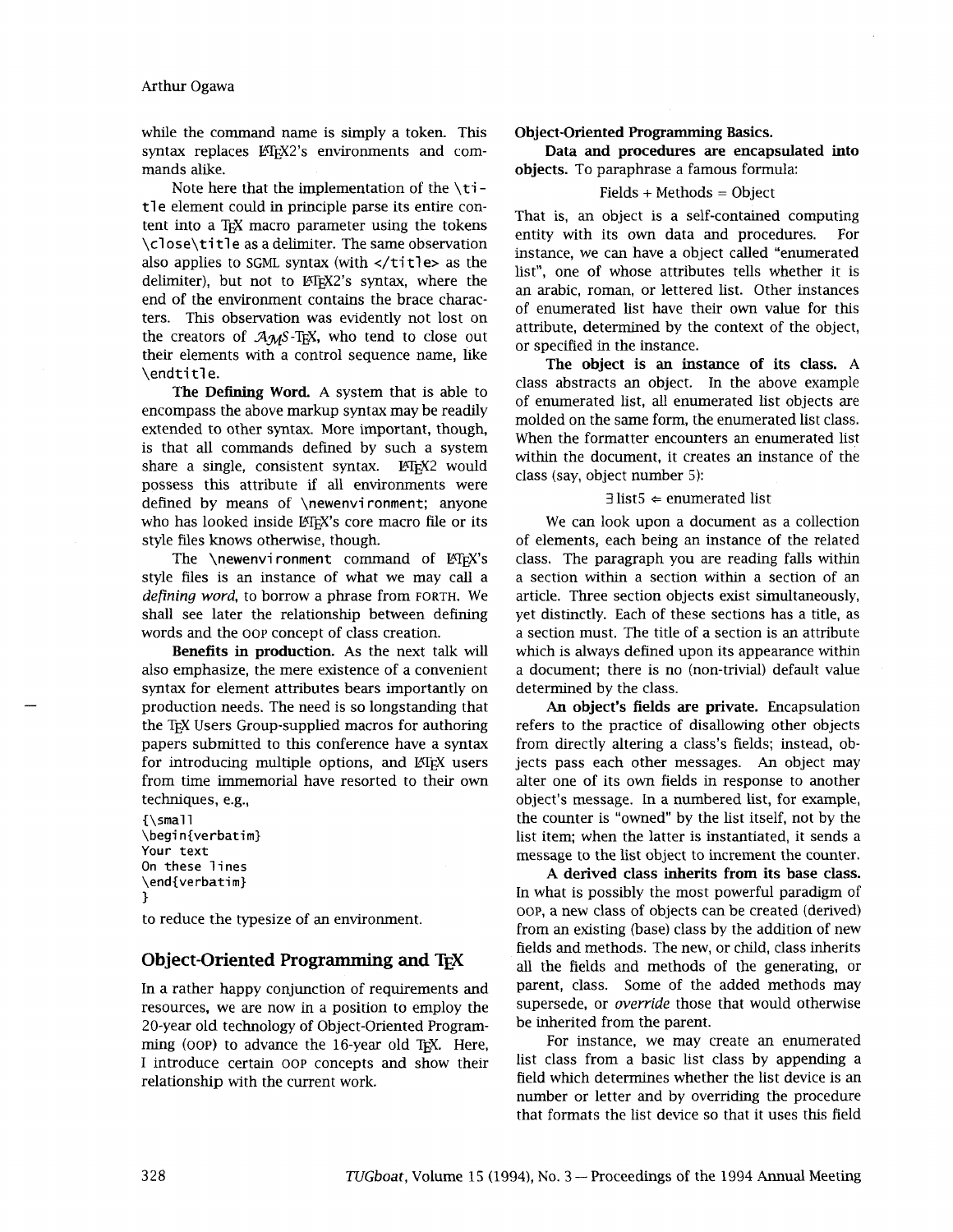are determined by the parent class:<br>  $\frac{1}{2}$  comprehension.<br>
In descriptive markup, the OOP approach makes

 $\forall$  enumerated list  $\Leftarrow$  list  $\supset$  {counter + device}

**one parent.** In a system with *multiple inheritance*, element instance and object instance.<br>
The modularity of objects implies a decoupling

equations and theorems, but the enumerated list<br>class mentioned above should also be a child of this<br>numbering class. In fact, the enumerated list class<br>each other. inherits from both the list class and the numbering milerits from both the fist class and the numbering<br>class. **Organizing the OOP Formatter** 

 $\forall$  enumerated list  $\Leftarrow$  list + counting  $\supset$  {device}

The structure of the interrelated classes, including descendents is called the *class hierarchy.* 

**The object has a context in its document.**  Since the abovementioned sections are nested, each section has a different hierarchical position within the document. This affects their respective formatting (intentionally so, in order to *reveal* the document's structure). This nesting of elements in the document instance is called the *document hierarchy.* 

Note that class hierarchy is independent of any particular document instance, while document hierarchy is not *a priori* related to the class hierarchy. Thus, any two enumerated list objects within a document are instantiated identically (they are "created equal"), regardless of where they might appear. Likewise, within a document, a list item must always appear within a list, but in the class hierarchy discussed in the next paper, the item class is a subclass of a run-in head.

**Environments, Elements, and Objects.** There seems a fairly straightforward connection between @TEX environments and **SGML** elements. But where do classes and objects fit in? We can think of a class as an abstract environment or element, and an object as a specific instance thereof within a document.

The distinction between class and object is important, because an instance of a class within a document is allowed to have instance options: these must not affect the fields' values in the class itself, which remain unaltered whle the document is processed.

**Advantages of the OOP approach.** In other venues, OOP is said to have the advantages of good organization, robustness of code, reuse of code,

appropriately. All other aspects of the list format ease of modification and extension, and ease of

particular sense because of the close correspon-**<sup>A</sup>derived 'lass may from more than** dence between element and class, and between

measury from two or more exising classes. This is<br>sometimes referred to as *mix-in classes*.<br>For instance, we may have created a class<br>the mean allows the methods of one object<br>to be maintained, changed, and extended witho

To achieve a useful factoring of the code, we want a kernel of object extensions, with appendages defining

- the class library, whose structure depends on that of our documents,
- the formatting procedures, appropriately parametrized, whose details depend on the typespec,
- the values of the parameters of those formatting procedures, also determined by the typespec,
- the element set (a list of element names), each bound to a particular formatting procedure. In an **SGML** formatter, this could be derived automatically from the DTD or some other resource.
- the user markup (the face), implementing LATG2's **\begin** and **\end,** the alternative **\open**  and **\close, SGML** notation, or other syntax.

The figure shows these modules in relationship to each other. The last aspect to be applied, the face, is seen to be truly a very small module placed on top of the entire stack.

**Modularity and Late Binding.** Insofar as possible, we would like these parts to be independent of each other, and *late* changes should be permitted. So, for instance, we should be able to switch easily between the LATG2 markup syntax and that of **SGML,** say just before the **\article** command starts the actual